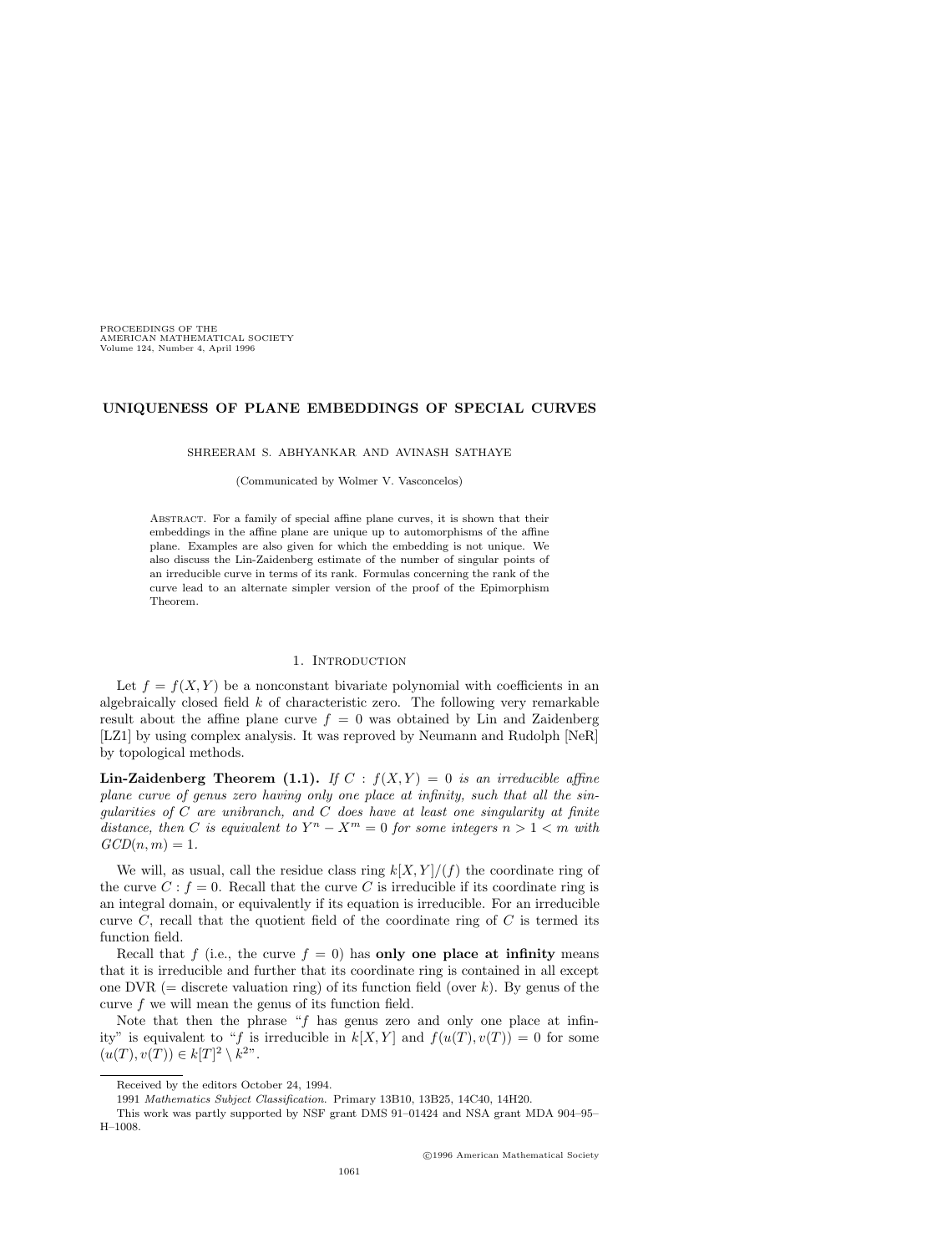Also recall that a **singularity** of *f* (at finite distance) is a point  $(a, b) \in k^2$  such that  $f(a, b) = f_X(a, b) = f_Y(a, b) = 0$ . Moreover, this singularity is **unibranch** means  $f(X + a, Y + b)$  is irreducible in the (formal) power series ring  $k[[X, Y]].$ 

Recall that  $g \in k[X, Y]$  is **equivalent** to f means  $g = \tau(f)$  for some kautomorphism  $\tau$  of  $k[X, Y]$ . Likewise, g is said to be **isomorphic** to f if the residue class rings  $k[X, Y]/(g)$  and  $k[X, Y]/(f)$  are *k*-isomorphic. Finally, *f* has a **unique embedding** means every  $g$  which is isomorphic to  $f$  is equivalent to  $f$ .

Now here is an immediate corollary of the above theorem.

**Corollary (1.2).** *If*  $f = Y^n - X^m$ *, where*  $n > 1 < m$  *are integers with GCD* $(n, m)$ = 1*, then f has a unique embedding.*

In Section 2, for the case when *n* and *m* are prime numbers, we shall generalize (1.2) by proving the following:

**Uniqueness Theorem (1.3).** *If*  $f = Y^n - X^m + \sum_{in+jm < mn} a_{ij} X^i Y^j$  *with*  $a_{ij} \in$  $k$ *, where*  $n \neq m$  *are prime numbers, then f has only one place at infinity and f has a unique embedding.*

In Section 3, for the case when *n* (or *m*) is not a prime number, we shall prove the following:

**Nonuniqueness Theorem (1.4).** *If*  $n > 1 < m$  *are integers with GCD* $(n, m) = 1$ *such that n is not a prime number, then it is possible to construct a curve defined*  $by f = Y^n - X^m + \sum_{in+jm < mn} a_{ij} X^i Y^j$  *with*  $a_{ij} \in k$ *, such that f has one place at infinity but at least two (nonequivalent) embeddings.*

In Section 4, we shall give a high-school version of (1.1), and in Section 5, we shall discuss the Lin-Zaidenberg conjecture generalizing it. Finally, in Section 6, we give a more detailed explanation of the conjecture. Thereby we obtain alternate simpler proofs of the Epimorphism Theorem and some of the arguments in the Lin-Zaidenberg Theorem.

## 2. Uniqueness

We now give a proof of the Uniqueness Theorem (1.3).

First, we need to discuss the concept of equivalence of embeddings in greater detail. Given a curve  $f$  with one place at infinity, we have the degree-semigroup  $\Gamma(f)$  associated with it, which is simply defined by  $\Gamma(f) = \{-v(h)|0 \neq h \in$ coordinate ring of  $f$ . The Expansion Techniques in  $[Ab2]$  give a standard generation of this semigroup by a *δ*-sequence  $\delta_0 = -v(x), \delta_1 = -v(y), \ldots, \delta_h$ . Actually, in [Ab2] the equivalent sequence  $-\delta_i = r_i$  is discussed. The theory therein further constructs a standard *g*-sequence—a sequence of approximate roots of *f*—such that  $\delta_i = -v(g_i)$ . If among the first two numbers  $\delta_0, \delta_1$  one divides the other, then by exchanging *X*, *Y* if necessary, we may assume that  $\delta_1 = b\delta_0$ . It is easy to see that an automorphism of the form  $X' = X, Y' = y + cX^b$  will cause a reduction in  $\delta_1$  for a unique  $c \in k$ . Repeating this as often as needed, we may assume that neither of  $\delta_0$ ,  $\delta_1$  divides the other or  $y = 0$ . The latter degenerate case is described by setting *h* = 0 and we say that  $\delta_1$  is  $-\infty$  or undefined. The situation after the reduction is described by saying that  $(\delta_0, \delta_1)$  is nonprincipal, or equivalently the  $\delta$ -sequence is nonprincipal.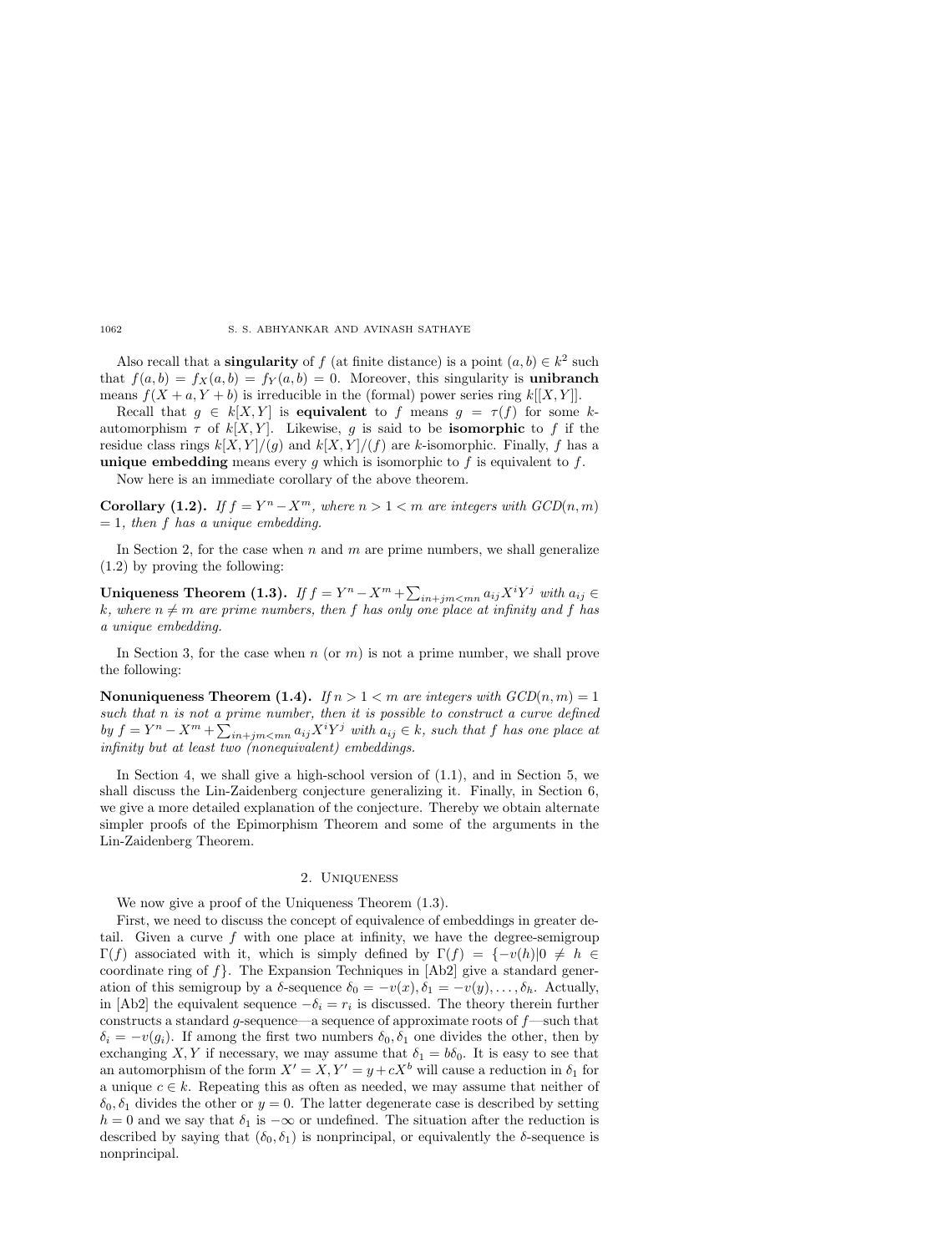Thus, it is clearly enough to discuss when two embeddings with nonprincipal  $\delta$ -sequences are equivalent. A complete answer is known by ( $[{\rm Abs}]$ ) which states that the equivalence class is completely determined by the GCD of  $\delta_0, \delta_1$ .

In particular, to show uniqueness of the embedding, it is enough to show that any embedding has the same  $\delta_0, \delta_1$ , up to a possible transposition.

To prove that *f* has one place at infinity, we need the following:

**Irreducibility Criterion.** *Assume that*  $n = \deg_Y f(X, Y) \neq 0$  mod chark and  $f(X, Y)$  *is monic in Y*. Then  $f(X, Y)$  has one place at infinity iff there is a "test *series*  $^{"}u(\tau) \in k((\tau))$  *such that* 

$$
\mathrm{ord}_{\tau}f(\tau^{-n}, u(\tau)) > s_h(-n, u(\tau)).
$$

*Moreover, given any series passing this test, there is a "root"*  $y(\tau)$  *(usually called the Newton-Puiseux series of f) satisfying:*

$$
f(\tau^{-n}, y(\tau)) = 0
$$
 and  $\text{ord}_{\tau}(y(\tau) - u(\tau)) > m_h(-n, u(\tau)).$ 

This is reproduced from [SaS] and we will follow the notation therein. A more detailed discussion of the criterion is found in [Ab2] and [Ab3].

In our case, we use the test series  $u(\tau) = \tau^{-m}$ . For this series, the number of characteristic terms  $h = 1$  and  $s_h = s_1 = -mn$ . Evidently,

$$
ord_{\tau} f(\tau^{-n}, u(\tau)) = \min\{-jn - im|a_{i,j} \neq 0\} > -mn
$$

and we get that *f* has one place at infinity. Moreover, from the last part of the criterion we deduce that the degree-semigroup of  $f$  must be generated by the  $\delta$ sequence  $(n, m)$  (since the *g*-sequence is simply  $(X, Y)$  here).

Finally, we show uniqueness. Recall that an element of a semigroup is termed **primitive** if it is not a sum of two nonzero elements of the semigroup. The prime numbers  $n, m$  in the semigroup are clearly primitive by the topic "Primitivity of Generators" in 6.3.1 [SaS]. The topic "Prime Numbers in a Planar Semigroup" following it shows that the only possible nonprincipal *δ*-sequences generating the degree-semigroup of  $f$  are  $(n, m)$  or  $(m, n)$ . Thus, we have uniqueness of embeddings as explained above. The proof can also be deduced by the results from [Ab2].

# 3. Nonuniqueness

We give a proof of the Nonuniqueness Theorem (1.4).

Write  $n = ab$  where  $a, b$  are both positive integers bigger than 1. Consider the curve defined by  $g = (Y^a - X^m)^b - Y$ . From the irreducibility criterion, it is easily seen that the curve  $g = 0$  has one place at infinity. (Use a test series  $\tau^{-mb}(1+\frac{1}{a}\tau^{m(ab-1)}).$ 

Set  $x, y, z = y^a - x^m$  to be the residue class images of  $X, Y, Y^a - X^m$  respectively modulo  $g$ . It is easy to verify that the orders at the unique valuation  $v$  at infinity must satisfy  $v(x) = -ab = -n$ ,  $v(y) = -mb$ ,  $v(z) = -m$ . Moreover, by definition, the coordinate ring of  $g = 0$  is generated by  $x, y$ . Since  $y = z^b$  modulo g, the ring *k*[*x, y*] is obviously contained in *k*[*x, z*]. Since the reverse inclusion  $k[x, z]$  ⊂  $k[x, y]$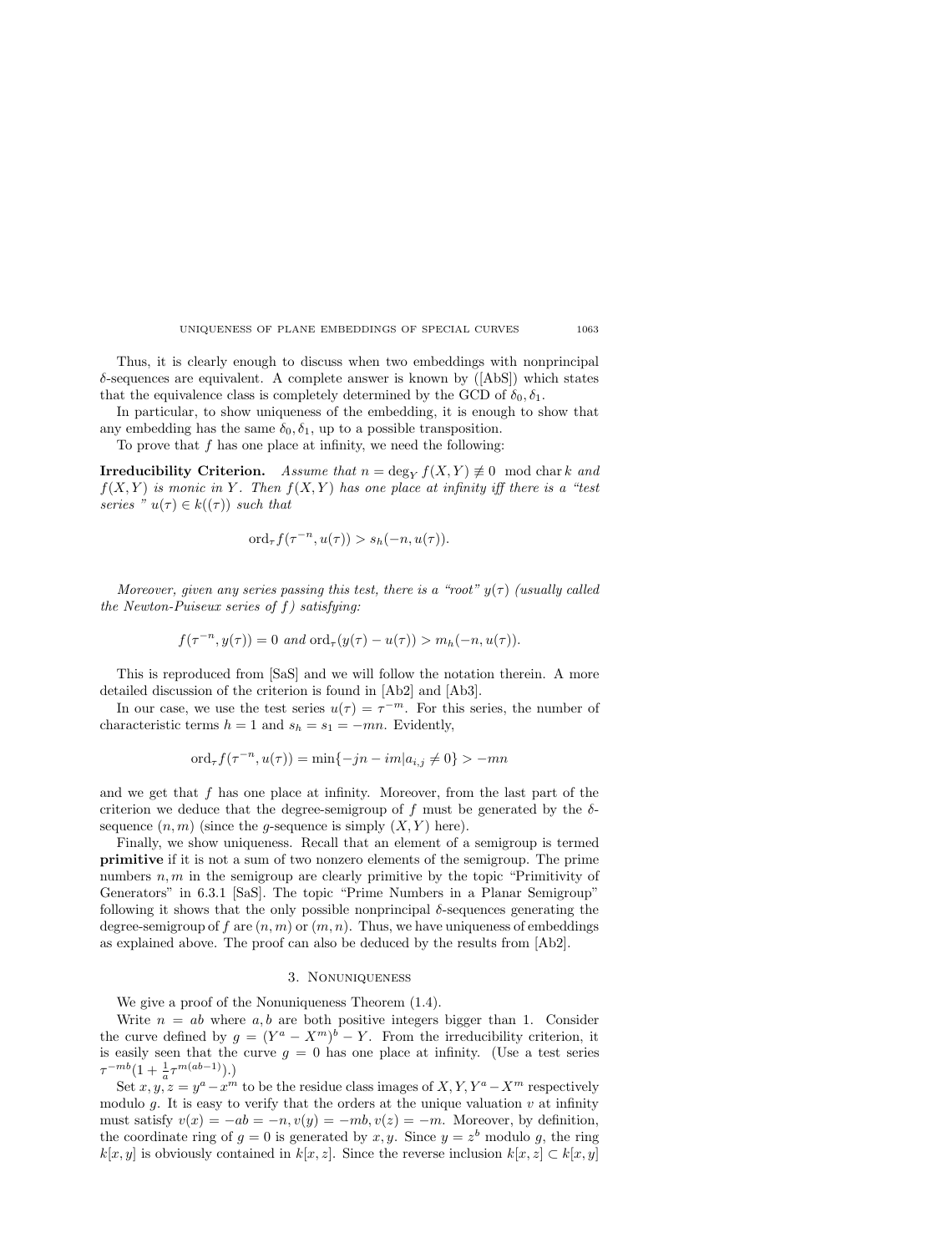is obvious, we get that the coordinate ring of *g* is obviously generated by *x, z* as well.

The minimal equation satisfied by *x*, *z* is obviously  $z = z^{ab} - x^m$ . Thus the degree-semigroup is generated by two different  $\delta$ -sequences  $(n, mb, m)$  and  $(n, m)$ . Since the GCD of  $\delta_0$ ,  $\delta_1$  is respectively *b*, 1 by the equivalence criterion in [AbS], we deduce that the embeddings are not equivalent!

## 4. High-School version

Let  $(n, m)$  be the **bidegree** of  $(u(T), v(T)) \in k[T]^2 \setminus k^2$ , i.e., let *n* and *m* be the degrees of  $u(T)$  and  $v(T)$  respectively. The resulting polynomial curve parametrized by  $X = u(T)$ ,  $Y = v(T)$  has one place at infinity and hence we can arrange the bidegrees to be nonprincipal as explained above. Here it is easier to show the process explicitly thus:

Note that if *n* or *m* is not an integer, then (*n, m*) is nonprincipal by convention. In view of this, since the degree of the zero polynomial is  $-\infty$ , we see that if either *u* or *v* is zero, then (*n, m*) is nonprincipal.

If *m* divides *n*, then we can get a reduction in the bidegree by replacing  $(u, v)$ by  $((u/U) - (v/V)^{n/m})$  where *U* and *V* are the coefficients of  $T^n$  and  $T^m$  in *u* and *v* respectively. Repeating this a finite number of times we can arrange matters so that the bidegree is nonprincipal. Therefore (cf.  $[Ab1]$  and  $[Ab5]$ ) we see that  $(1.1)$ is equivalent to the following:

**High-School Version of Lin-Zaidenberg Theorem (4.1).** *Given any*  $u(T)$  =  $T^{n} + \sum_{i=0}^{n-1} u_{i}T^{i}$  *with*  $u_{i} \in k$  *and*  $v(T) = T^{m} + \sum_{j=0}^{m-1} v_{j}T^{j}$  *with*  $v_{j} \in k$ *, where*  $1 < n < m$  are integers with  $m \not\equiv 0 \pmod{n}$ , we have the following.

 $(4.1.1)$  *If*  $GCD(n,m) \neq 1$ *, then*  $(u(t_1), v(t_1)) = (u(t_2), v(t_2))$  for some  $t_1 \neq t_2$  in *k.*

 $(4.1.2) \text{ Suppose that } GCD(n,m) = 1, u_0 = u_1 = 0 \text{ and } v_j = 0 \text{ for all non$ *negative integers*  $j < m$  *with*  $j \equiv 0 \pmod{n}$ *. If*  $(u(T), v(T)) \neq (T^n, T^m)$ *, then*  $(u(t_1), v(t_1)) = (u(t_2), v(t_2))$  *for some*  $t_1 \neq t_2$  *in k.* 

# 5. Conjecture

Assuming that *f* is irreducible, let *g* be the genus of *f*. Let  $P_1, \ldots, P_s$  be the singularities of  $f$  (at finite distance) labelled so that upon letting  $q_i$  be the number of branches at  $P_i$  we have  $q_i = 1$  for  $1 \leq i \leq s'$  and  $q_i > 1$  for  $s' < i \leq s$ . Set  $q = \sum_{s' < i \leq s} (q_i - 1)$ . Let  $V_\infty$  be the branches of *f* at infinity. Set  $q_\infty = (card$ *V*∞) − 1, and recall that the **rank** *r* of *f* is defined by putting  $r = 2g + q + q_{\infty}$ . (This terminology is motivated by the fact that, in case  $k = \mathbb{C}$ , r is the rank of the first homology group  $H_1(f)$ .) To generalize a part of  $(1.1)$ , Lin and Zaidenberg [LZ2] have formulated the following :

# **Lin-Zaidenberg Conjecture (5.1).**  $s \leq 2r + 1$ .

(The coefficient 2 is missing from [LZ2] due to a printing mistake which was corrected in [LZ3].)

**Supporting calculations.** Now we present some calculations in support of the Lin-Zaidenberg Conjecture (5.1).

Assume that *f* is monic of degree  $n > 1$  in *Y*. For every branch *v* of *f*, at finite distance or infinity, let  $e(v)$  denote the ramification exponent of *v* over  $k(X)$ . Let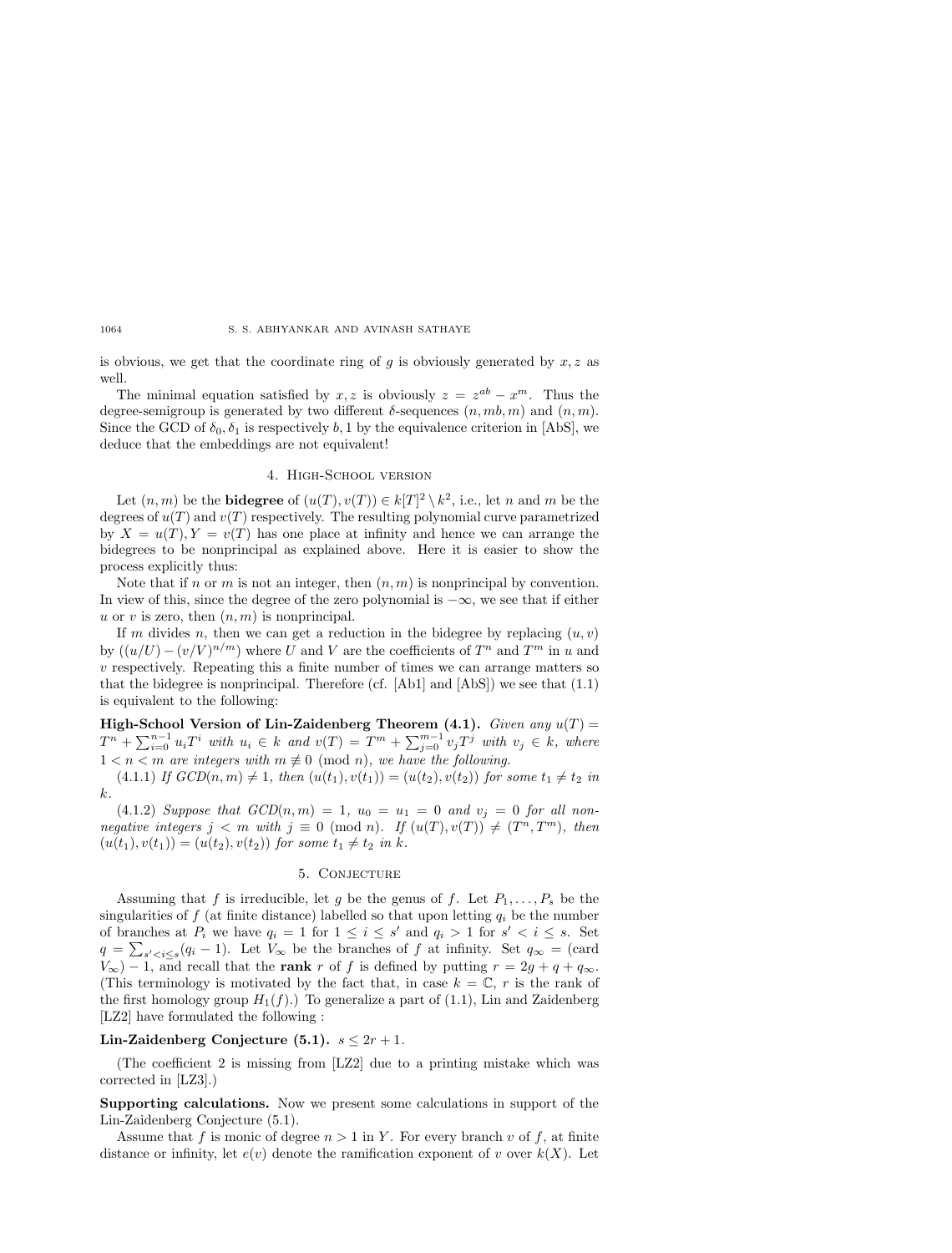$v_1, \ldots, v_{s'}, \ldots, v_{d'}, \ldots, v_d$  be the ramified branches of *f* at finite distance labelled so that the centers of  $v_1, \ldots, v_{s'}$  are at the unibranch singularities  $P_1, \ldots, P_{s'}$  respectively. Moreover,  $v_1, \ldots, v_{d'}$  are exactly all the singular branches of f at finite distance.

Let

$$
\epsilon = \sum_{s' < i \le s} (q_i - 2), \quad \delta = \sum_{1 \le i \le d} (e(v_i) - 2) \quad \text{and} \quad \theta = d - s'.
$$

Then clearly:

**Lemma (5.2).**  $\epsilon, \delta, \theta$  *are nonnegative integers.* 

We have the equations:

$$
q = \sum_{s' < i \le s} (q_i - 1) = (s - s') + \sum_{s' < i \le s} (q_i - 2) = s - s' + \epsilon,
$$
\n
$$
\sum_{1 \le i \le d} [e(v_i) - 1] = \sum_{1 \le i \le d} [e(v_i) - 2] + d = \delta + s' + \theta
$$

and

$$
\sum_{v \in V_{\infty}} [e(v) - 1] = n - q_{\infty} - 1,
$$

where  $V_{\infty}$  denotes the set of branches at infinity.

By Riemann-Hurwitz we have

$$
2g = 2 - 2n + \sum_{1 \leq i \leq d} [e(v_i) - 1] + \sum_{v \in V_{\infty}} [e(v) - 1] = 1 - n + \delta + s' + \theta - q_{\infty},
$$

and hence by adding  $q + q_\infty + n - 1$  to both sides we get:

**Lemma (5.3).**  $r + n - 1 = s + \epsilon + \delta + \theta$ .

By  $(5.2)$  and  $(5.3)$  we get:

**Lemma (5.4).** *If*  $n \leq r + 2$ *, then (5.1) is correct.* 

By  $(5.4)$  we see that:

**Proposition (5.5).** *If*  $n \leq 4$  *and*  $g \neq 0$ *, then (5.1) is correct.* 

By  $(1.1)$  and  $(5.4)$  we see that:

**Proposition (5.6).** *If*  $n \leq 3$ *, then (5.1) is correct.* 

Here is an obvious lemma.

**Lemma (5.7).** *We consider the usual hyperelliptic curve. Thus, let*  $f = Y^2 \prod_{i=1}^{h} (Y - \alpha_i)^{e_i}$ , where  $\alpha_1, \ldots, \alpha_h$  are pairwise distinct elements in *k* and  $e_1, \ldots, e_h$ *are positive integers. Further assume that the factors are arranged so that the*  $e_1, \ldots, e_\mu$  *are odd integers bigger than* 1*,*  $e_{\mu+1}, \ldots, e_{\nu}$  *are all equal to* 1 *and e*<sup>ν</sup>+1*,...,e*<sup>h</sup> *are all even integers.*

*Also, assume that*  $\sum_{i=1}^{h} e_i$  *is an odd integer (this is equivalent to*  $\nu$  *being odd).* 

*Then by standard calculations, we see that f has only one place at infinity, its genus equals*  $(\nu - 1)/2$ *, its number of unibranch singularities equals*  $\mu$ *, and its number of nonunibranch singularities equals*  $h - \nu$ . Thus the value of  $r$  is  $h + \mu - 1$ *and the number s of finite singular points is h.*

The above lemma shows that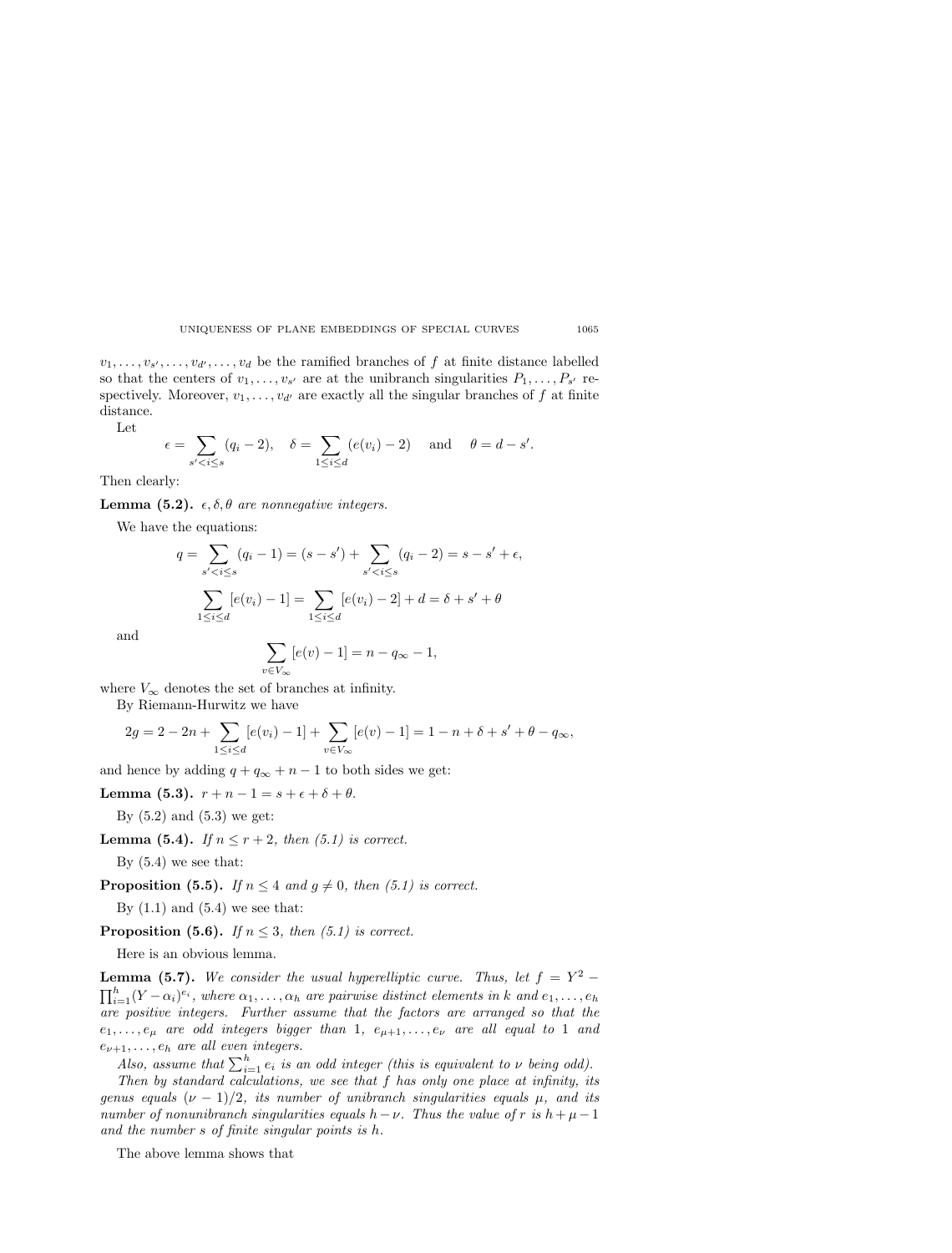**Proposition (5.8).** *If*  $f = Y^n - p(X)$  *with*  $p(X) \in k[X]$  *of odd degree, then*  $s \leq r+1$ *. Moreover this bound cannot be improved.* 

*Remark (5.9).* It is natural to ask if (5.1) can be strengthened to  $s \leq r+1$  at least when *f* has only one place at infinity. However, the following example shows the answer to be negative.

Consider the curve parametrized by  $x = t^3 - 3t, y = t^4 - 2t^2$ . The equation *f* comes out to be  $x^4 - y^3 + 6x^2y - 2x^2 + 6y^2 - 9y$ . The curve has one place at infinity and must have 3 singularities at finite distance. Two of them are unibranch minity and must nave 3 singularities at finite distance. Two of them are uniformed<br>corresponding to  $t = \pm 1$ , and the third is a node corresponding to  $t = \pm \sqrt{3}$ . Thus  $r = 1$  and  $s = 3$ , showing the need for the factor 2 in the conjecture. This example is a variant of one due to Lin with two places (valuations) at infinity.

#### 6. Another interpretation of the rank

We shall assume the notation introduced at the beginning of Section 5. We will write  $r(f)$  for  $r$  to emphasize its dependence on  $f$ . In the beginning, we need not assume f to be irreducible, but we need to insure that the partial derivatives  $f_x$ and  $f_y$  do not have a common factor, or, in other words  $f$  has only a finite number of critical points.

It is possible to argue that by a general linear change of coordinates, we may arrange  $f_y$  to be irreducible. For technical convenience, we will also arrange  $f$  to be monic in *y*. Consider the plane curve defined by  $f_y$  and consider the divisor induced by the rational function  $f_x/f$  on  $f_y$ . Note that the derivation  $\frac{d}{dx}$  modulo  $f_y$  when applied to f gives  $f_x$ . So the value of  $f_x/f$  at any valuation *v* can also be found to be the difference  $v(df) - v(dx) - v(f)$ .

We calculate the degree of its various components as follows.

First, the sum of the degrees at finite points *P* outside the curve defined by *f* coincides with the degree of the intersection cycle of  $f_x$  and  $f_y$  in the affine plane outside the curve  $f$  and we denote it by  $J^*(f)$ .

Next, we list all the valuations of  $f_y$  at infinity as  $w_1, \ldots, w_d$  and consider three different sets  $V_-, V_+, V_0$ , defined as those  $w_i$  where  $w_i(f)$  is respectively negative, positive, zero. Note that due to the monicness of  $f$  (and hence  $f_y$ ), we have  $w_i(x)$ 0 for all *i*. It is easy to calculate the value  $w_i(f_x/f)$  by  $w_i(df) - w_i(dx) - w_i(f)$ . Let  $t_i$  be a uniformizing parameter at  $w_i$ .

For  $w_i \in V_+ \cup V_-$  it is clear that we get  $w_i(f) - w_i(t_i) - (w_i(x) - w_i(t_i)) - w_i(f) =$  $-w_i(x)$ .

On the other hand, for  $w_i \in V_0$  we get  $w_i(df) + w_i(t_i) - w_i(x)$ . If  $c_i \in k$  is the unique element so that  $w_i(f + c_i) > 0$ , then it is easy to see that  $w_i(f + c_i) =$  $w_i(df) + w_i(t_i).$ 

Adding up, we get the contribution at infinity to be

$$
-\sum_{1}^{d} w_i(x) + \sum_{w_i \in V_0} w_i(f + c_i).
$$

Denoting the second sum by  $e(f)$ , we get the total contribution to be  $n-1+e(f)$ . To interpret  $e(f)$ , we next prove: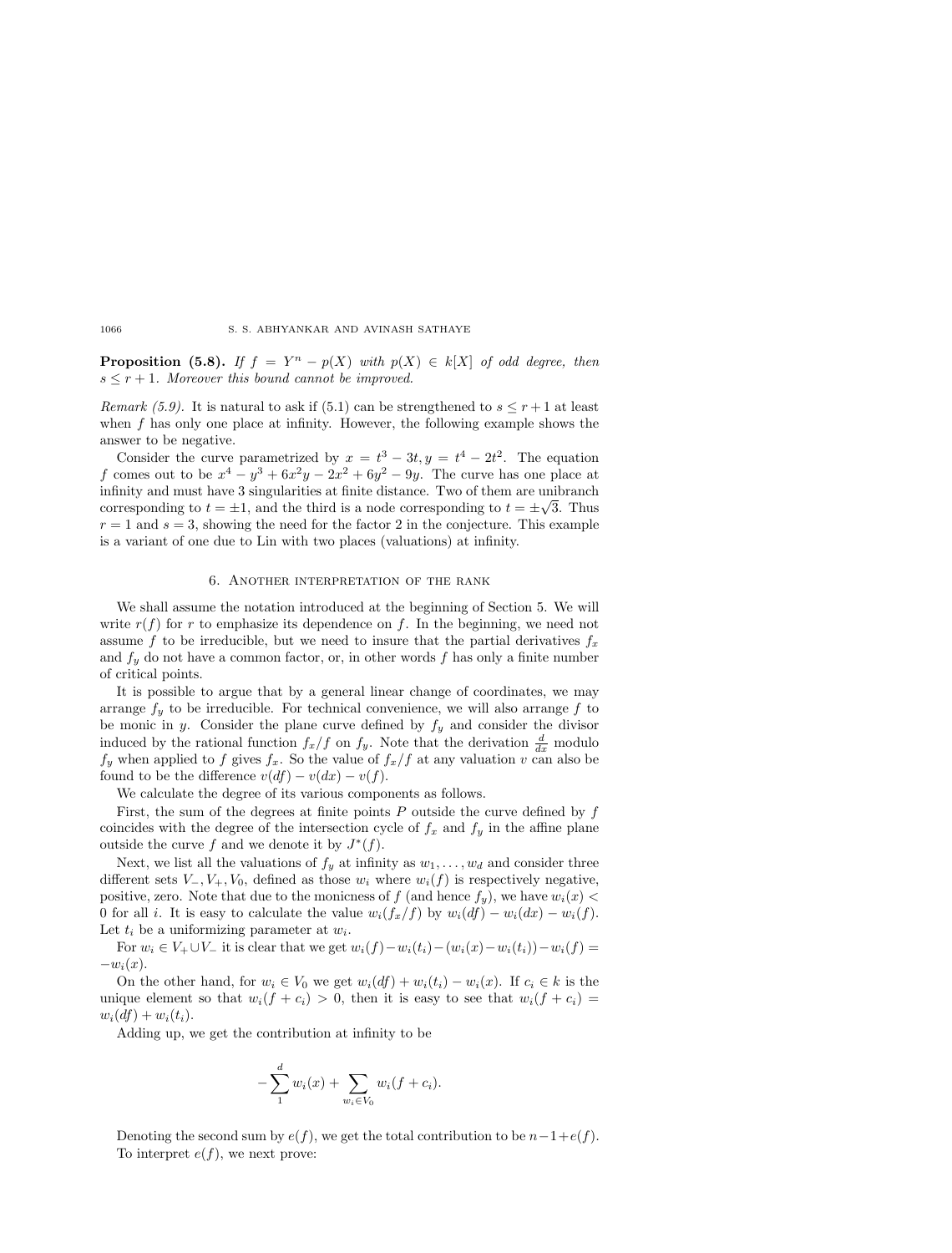**Lemma (6.1).** *Assume that f and hence f*<sup>y</sup> *are monic in y, and write*

$$
\text{Res}_y(f + \lambda, f_y) = \phi(\lambda, x) = P_0(\lambda) x^N + \dots \text{ lower terms.}
$$

*For each root*  $a_j$  *of*  $P_0(\lambda)$  *let*  $N_j = N - \deg_x(\phi(a_j, x))$ *. Then* 

$$
e(f) = \sum_{\{a_j = \text{ some } c_i\}} N_j.
$$

For proof we note that a general translate  $f + c$  of  $f$  has no zeros at infinity, and hence the degree of its polar divisor coincides with *N*. For a special translate, the degree of the finite intersection of  $f_y$  and  $f + c$  drops by exactly the amount of zeros picked up at infinity, so for each  $a_j$  we get the total drop  $N_j$  equal to

$$
\sum_{\{i|c_i=a_j\}} w_i(f+c_i),
$$

hence the result.

A polynomial *f* is said to be **good at infinity** if  $e(f + c) = 0$  for a general *c*. Any curve *f* with one place (valuation) at infinity is easily seen to be good at infinity, since the *x*-degree of the discriminant  $\text{Res}_y(f + \lambda, f_y)$  is independent of the value of  $\lambda$ . This can be looked up in most of the treatments of the Epimorphism Theorem; specifically, we cite ([Ab1], Chapter 7 or [Ab2], Chapter III). Indeed, its calculation is built into all inductive steps of the proof. Thus, the polynomial  $P_0(\lambda)$ must reduce to a nonzero constant, without any roots. It follows that the set  $V_0$ must be empty, leading to  $e(f) = 0$ .

Note that, in either case  $e(f) \geq 0$ .

Next, we calculate the contribution from finite points lying on the curve *f*. At any such point *P* let  $x_P = x + b_1$ , where  $b_1 \in k$  is the unique choice for which  $x_P$ vanishes at *P*. Similarly, we choose the other local parameter  $y_P = y + b_2$  with  $b_2 \in k$ . Let  $f_1(x_P, y_P) = f(x, y)$  be the local expansion of  $f$  at  $P$ .

Let the valuations of  $f_y$  centered at *P* form the set  $V_P$ . For any valuation  $u \in V_P$ , we clearly have  $u(f) > 0$  by assumption and so by a calculation similar to the one above, we get

$$
u(f_x/f) = u(df) - u(dx) - u(f) = -u(t_P) - (u(x_P) - u(t_P)) = -u(x_P).
$$

Adding up over all  $u \in V_P$  we get the contribution at P to be  $-\langle f_y, x_P \rangle$ , where  $\langle f_y, x_P \rangle$  denotes the local intersection multiplicity of  $f_y, x_P$  at *P*. Now we calculate the intersection multiplicity as the order of  $f_y$  modulo  $x_P$ . Thus  $\langle f_y, x_P \rangle$  is clearly equal to ord<sub>yP</sub>  $(f_{1y}(0, y_P))$ , which is clearly equal to ord<sub>yP</sub>  $(f_1(0, y_P)) - 1 = \langle f, x_P \rangle$ 1.

Thus, the contribution at the point *P* comes out to be  $1 - \langle f, x_P \rangle_P$ . Using the fact that the degree of the divisor of  $f_x/f$  must be zero, we get

$$
J^*(f) + (n - 1 + e(f)) + \sum_P (1 - \langle f, x_P \rangle) = 0,
$$

where, as explained above, the sum is over all points  $P$  on the curve  $f$ . We rewrite this as:

$$
J^*(f) = 1 - n + e(f) + \sum_P (\langle f, x_P \rangle - 1).
$$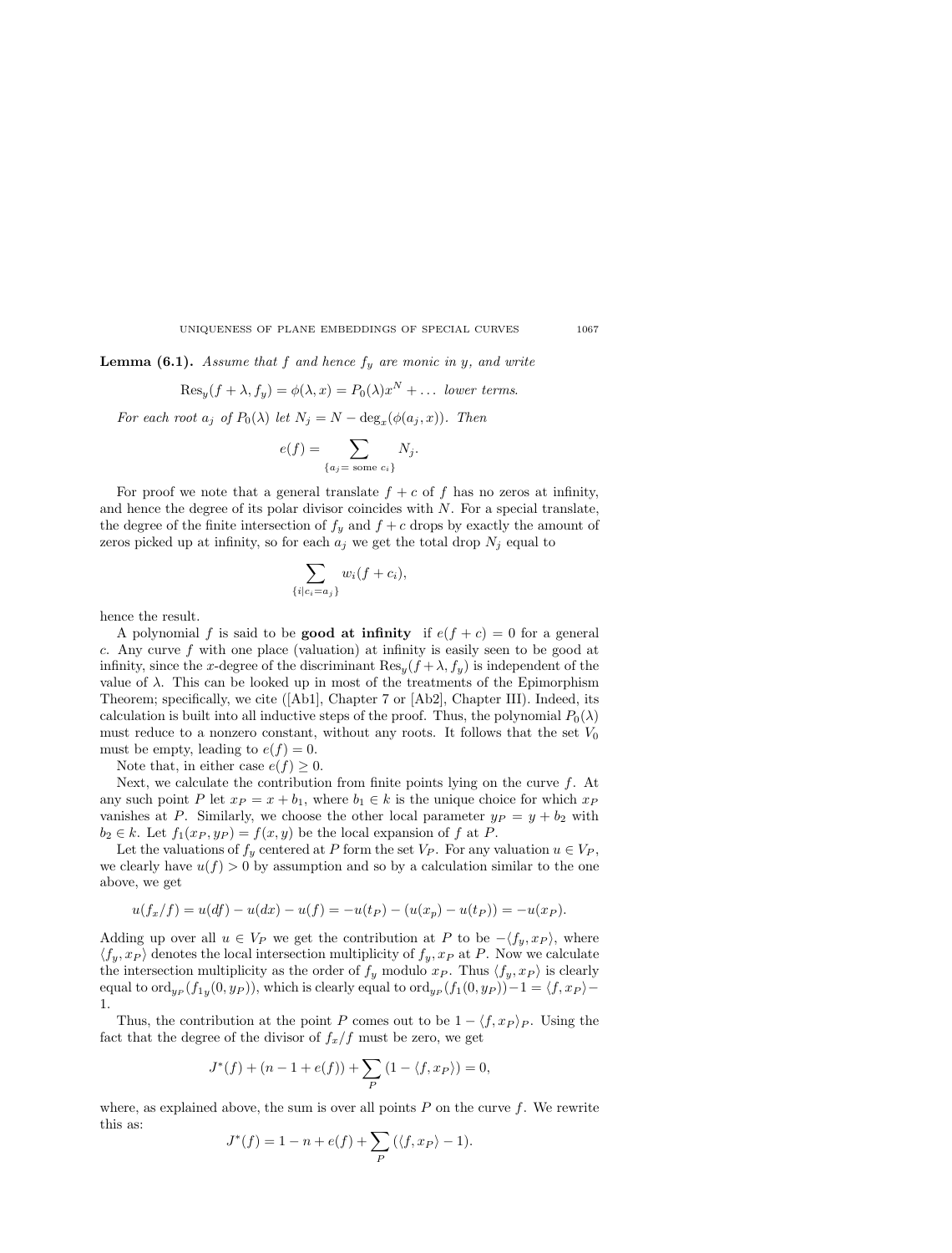Finally, to avoid the local translations  $x_P$ , we note that, if  $q_P$  denotes the number of valuations of f at P, then  $\langle f, x_P \rangle_P = \langle f, dx \rangle_P + q_P$ , where, as usual,  $\langle f, dx \rangle_P$ denotes the sum of the orders of the differential *dx* at various valuations of *f* centered at *P*.

Thus the summation in our formula can be rewritten as

$$
\langle f, dx \rangle_{\text{finite}} + \sum q_P - 1 = \langle f, dx \rangle_{\text{finite}} + q.
$$

Here, by  $\langle f, dx \rangle$ <sub>finite</sub> we denote the total degree of the differential dx on f at finite distance.

At this point, we need to assume that *f* is irreducible, since we want to use the genus formula.

Now we use the fact that the total degree of the divisor of any nonzero differential is 2*g* − 2. Moreover, the contribution of the differential *dx* to  $\langle f, dx \rangle$ <sub>infinity</sub> is easily seen to be  $-n - q_{\infty} - 1$ . So, we get that

$$
\langle f, dx \rangle_{\text{finite}} = 2g - 2 + n + q_{\infty} + 1.
$$

Combining, we get:

$$
J^*(f) = 1 - n - e(f) + q + 2g - 2 + n + q_\infty + 1 = r(f) - e(f).
$$

Thus the number  $r = e(f) + J^*(f)$  measures the number of critical points of *f* outside it, including the special contribution from infinity. We remark that this formula gives a simple algebraic proof of the initial topological arguments in the two proofs of the Lin-Zaidenberg Theorem (1.1) ([LZ1], [NeR]). The original arguments were based on index theorems for Milnor numbers in terms of Euler characteristics.

We also remark that this calculation leads to an alternate explanation of the original Epimorphism Theorem. Recall that the Epimorphism Theorem in characteristic 0 states that: if a plane curve  $f$  is isomorphic to a line, then by an automorphism of the plane, the equation *f* can be reduced to *y*. To see this, assume that *f* is isomorphic to a line (or that its coordinate ring is isomorphic to *k*[*t*]). We remark that it is enough to deduce that for any  $\lambda \neq 0$ , the curve  $f + \lambda$  is isomorphic to a line.

Now the value of  $r(f)$  is 0 since the curve f is obviously a nonsingular curve of genus zero with one place (valuation) at infinity. Thus, we get that  $J^*(f) = 0$ . Also, by nonsingularity of *f*, the contribution of  $\langle f_x, f_y \rangle_P = 0$  for all points on *f* also. Thus, evidently,  $\langle f_x, f_y \rangle_P = 0$  at all *P* in the plane. Consequently, for any  $\lambda$ , the  $J^*(f + \lambda)$  evaluates to 0 also. As is well known from the Expansion Techniques,  $f + \lambda$  has one place at infinity, and so  $e(f + \lambda)$  is 0 for all  $\lambda$ . Thus the value of  $r(f + \lambda)$  is also 0. We further know that  $f + \lambda$  is nonsingular since otherwise  $J^*(f)$ would be nonzero. Thus,  $f + \lambda$  must have genus 0 and is nonsingular with one place at infinity, hence is isomorphic to a line.

#### **REFERENCES**

- [Ab1] S. S. Abhyankar, *On the semigroup of a meromorphic curve (Part I)*, Proceedings of the International (Kyoto) Symposium on Algebraic Geometry (1977), 249-414. MR **83h:**14020
- [Ab2] S. S. Abhyankar, *Expansion Techniques in Algebraic Geometry*, Tata Institute of Fundamental Research, 1977. MR **80m:**14016